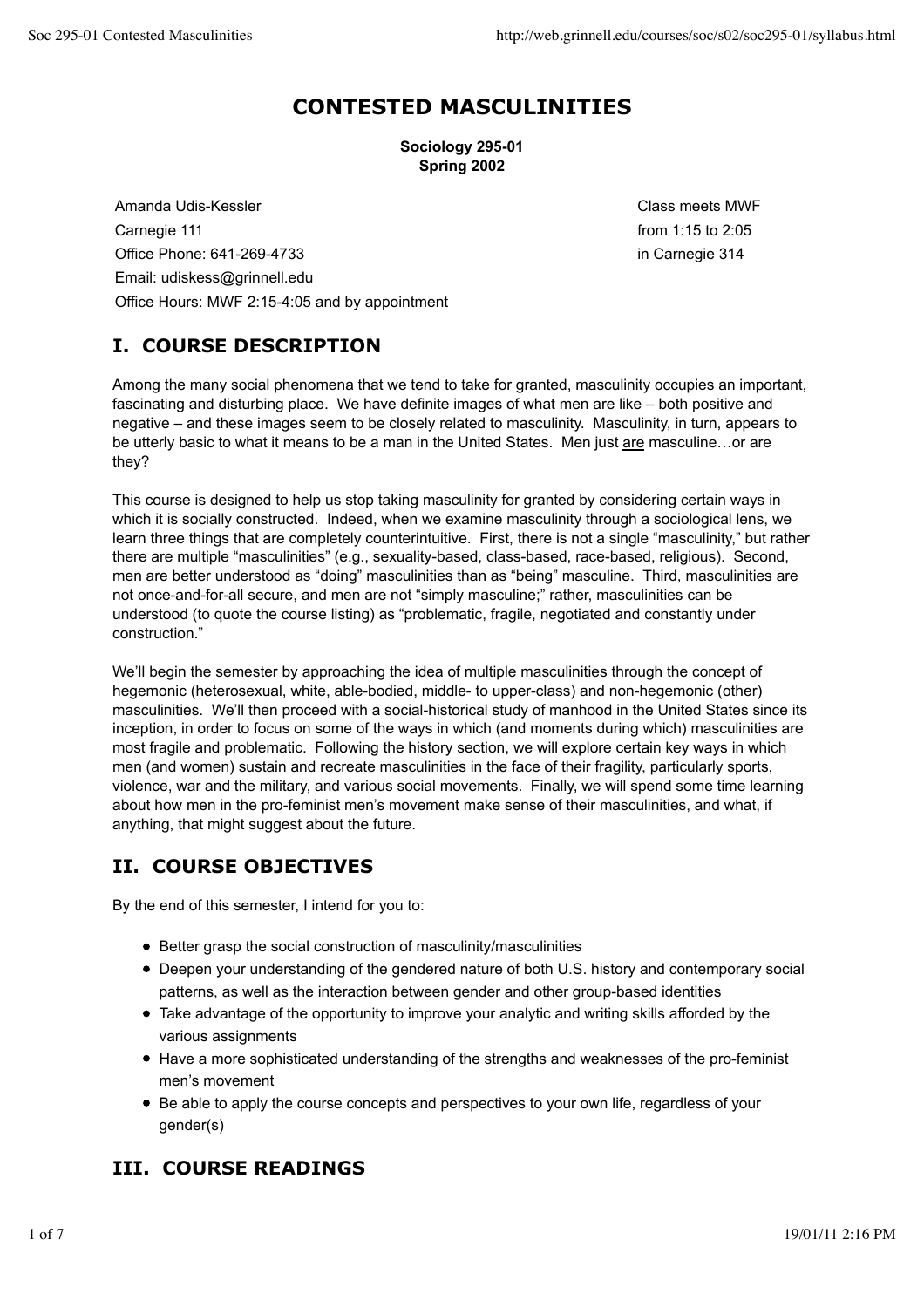The following books are available in the College Bookstore and on reserve in Burling Library:

Kimmel, *Manhood in America: A Cultural History* Messner, *Politics of Masculinities: Men in Movements* Schacht and Ewing, *Feminism and Men: Reconstructing Gender Relations*

A coursepack is under development. For the beginning of the semester (and potentially throughout the semester), we will rely on handouts. Please note that all handouts will be provided at the class before they are due to be read. If you miss a class, please obtain readings for the next class from me as soon as possible.

Please do the reading ahead of time. You will find that it significantly aids in your ability to understand the lecture, and will also enable you to participate more fully in the discussions.

IV. COURSE REQUIREMENTS/COMPONENTS OF COURSE GRADE

**A. Exams:** There will be two exams, a mid-term and a final, both take-home. These exams will cover lectures, reading material, videos and any other material provided during the course of the semester to date. (The final exam will be comprehensive.) **Each exam will count for 25% of your final grade, for a total of 50%.**

**B. Journal entries:** A course such as this one necessarily entails emotional responses; some of the material may touch you on a very personal level. In order to give you space for your personal responses while leaving class time free to talk about the issues on an academic level, I am asking that you keep a course journal. The journal may include your personal responses to the material at any level that you feel comfortable entrusting them to paper; it may also include any thoughts you have about the material that you do not share in class. At five points during the semester, I will ask you to turn in your journal. More information will be provided about this course requirement early in the semester. **Each journal collection will count for two percent of your final grade, for a total of 10%.**

**C. Major paper:** You will be asked to write a major paper (10-15 pages) on some topic in the area of the social construction of masculinity. A list of specific topic ideas will be handed out early in the semester; other ideas are welcome, provided they are discussed with the instructor first. A paper proposal must be handed in to me no later than February 15, 2002. Parameters for the paper, and for the paper proposal, will be handed out with the list of topic ideas. **Your major paper will count for 30% of your final grade.**

**D: Attendance and participation:** Regular classroom attendance is expected. Irregular or casual attendance has a negative impact on student comprehension and performance. **If you miss a class session, it is your responsibility to contact me and/or other students in order to make up lost work. Attendance and participation in discussion (and other class activities where relevant) will count for 10% of your final grade.**

Please be aware that there will be no extra credit work in this course.

### **V. GRADING AND LATE ASSIGNMENTS**

The grading distribution will be as follows:

 $A = 94$  and up  $A = 90-93$  $B+= 87-89$  $B = 84-86$  $B - 80 - 83$  $C+= 76-79$  $C = 70-75$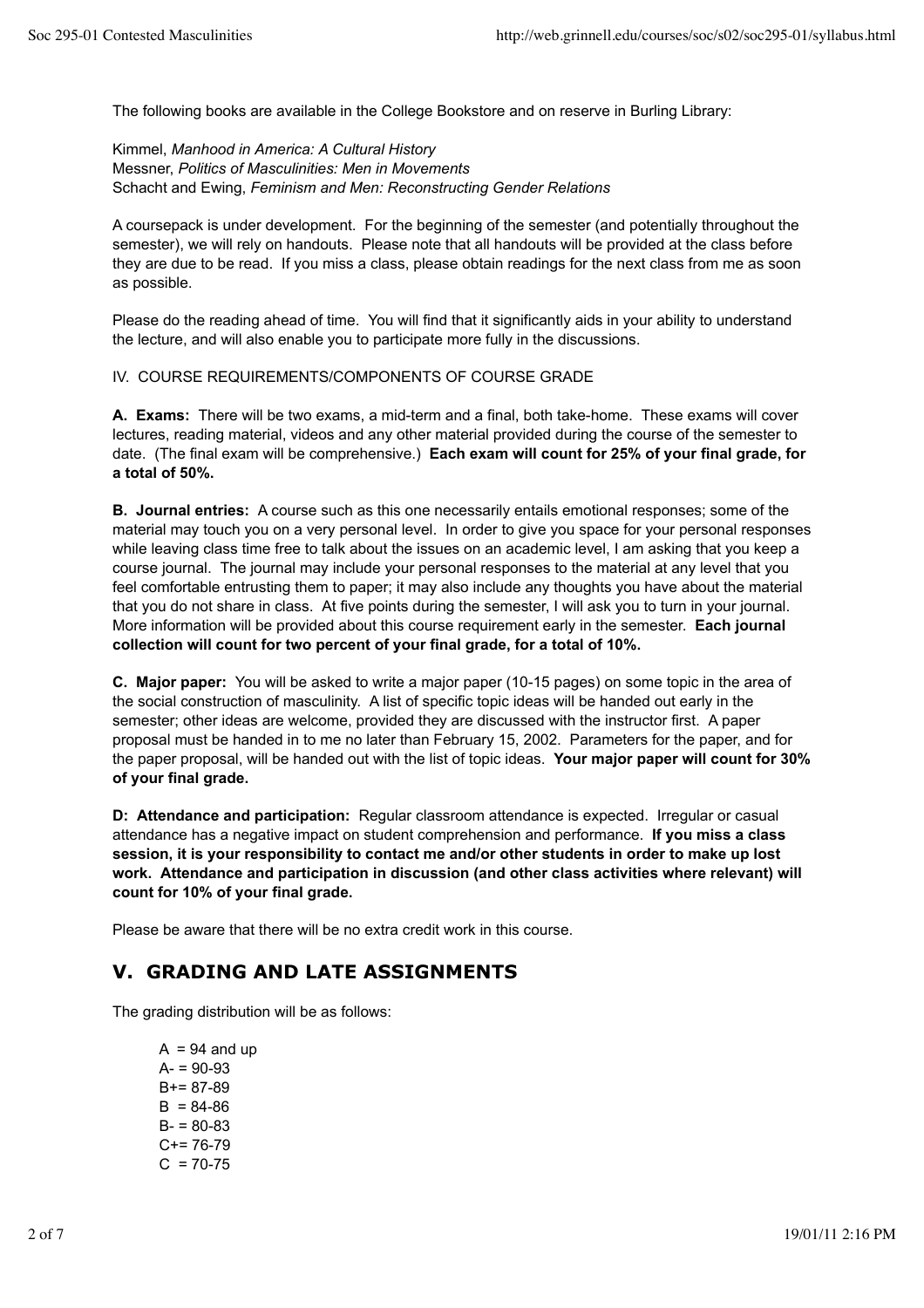$D = 60-69$  $F = 59$  and below

Please be aware that you will be graded in part on the quality of your writing, including the correct use of grammar. You are strongly encouraged to make appointments with staff at the Writing Lab to discuss rough drafts of papers, and to make use of a dictionary and thesaurus in order to write in the clearest and most compelling way possible. I will be handing out a sheet on criteria by which your papers will be graded.

In general, late work will be penalized a grade fraction for every class meeting that it is late (e.g., A- to B+, C to D). Should a situation arise during the semester in which an assignment is late for personal or medical reasons beyond your control, I will not penalize the grade at all. You only need to give me a note from a doctor or other individual in a position of authority who can testify to the circumstances behind your being late on the work. **This latter point does not hold for the final exam. I am not authorized to allow you to turn in the final exam at a time any later than that indicated at the end of this syllabus without permission from the Registrar, nor am I authorized to grant incompletes without permission from the Registrar.**

## **VI. CHEATING**

As your *Student Handbook* indicates, you may not incorporate either the ideas or the assistance of others into your written work without direct and explicit acknowledgment. To do otherwise, **including use of the Writing Lab without acknowledgment**, constitutes cheating. I encourage you to use the Writing Lab, to discuss with others ideas raised in class or in assignments that you find interesting, and to make appropriate use of quotations in your writing. In order to keep these behaviors acceptable, you will simply need to either add a note of acknowledgment in your writing assignment or use the proper American Sociological Association citation style when you wish to quote other material. (I will hand out ASA reference style guidelines shortly.)

## **VII. COURSE SCHEDULE WITH READING ASSIGNMENTS**

| Section I:       | <b>Hegemonic Masculinities and Other Masculinities</b>                              |
|------------------|-------------------------------------------------------------------------------------|
| Monday, 1/21:    | Introduction to Course: Who Are We? and What Are Contested<br><b>Masculinities?</b> |
| Wednesday, 1/23: | <b>Men as Gendered Beings</b>                                                       |
|                  | Read:                                                                               |
|                  | 1) Kimmel and Messner, "Introduction: Men's Lives" (handout)                        |
|                  | 2) Kimmel, "Inequality and Difference" (handout)                                    |
| Friday, 1/25:    | <b>Hegemonic Masculinities</b>                                                      |
|                  | Read:                                                                               |
|                  | 1) Connell, "The Social Organization of Masculinity" (handout)                      |
| Monday, 1/28:    | Male Bodies and Hegemonic/Non-Hegemonic Masculinities                               |
|                  | Read:                                                                               |
|                  | 1) Hasbrook and Harris, "Wrestling With Gender" (handout/coursepack)                |
|                  | 2) Wienke, "Negotiating the Male Body" (handout/coursepack)                         |
| Wednesday, 1/30: | <b>Straight Gays? Sexuality and (Non) Hegemonic Masculinities</b>                   |
|                  | Read:                                                                               |
|                  | 1) Connell, "A Very Straight Gay" (handout/coursepack)                              |
|                  | 2) Kurtz, "Butterflies Under Cover" (handout/coursepack)                            |
| Friday, $2/1$ :  | Beauty and the Buff: Gay Masculinities in the Age of AIDS                           |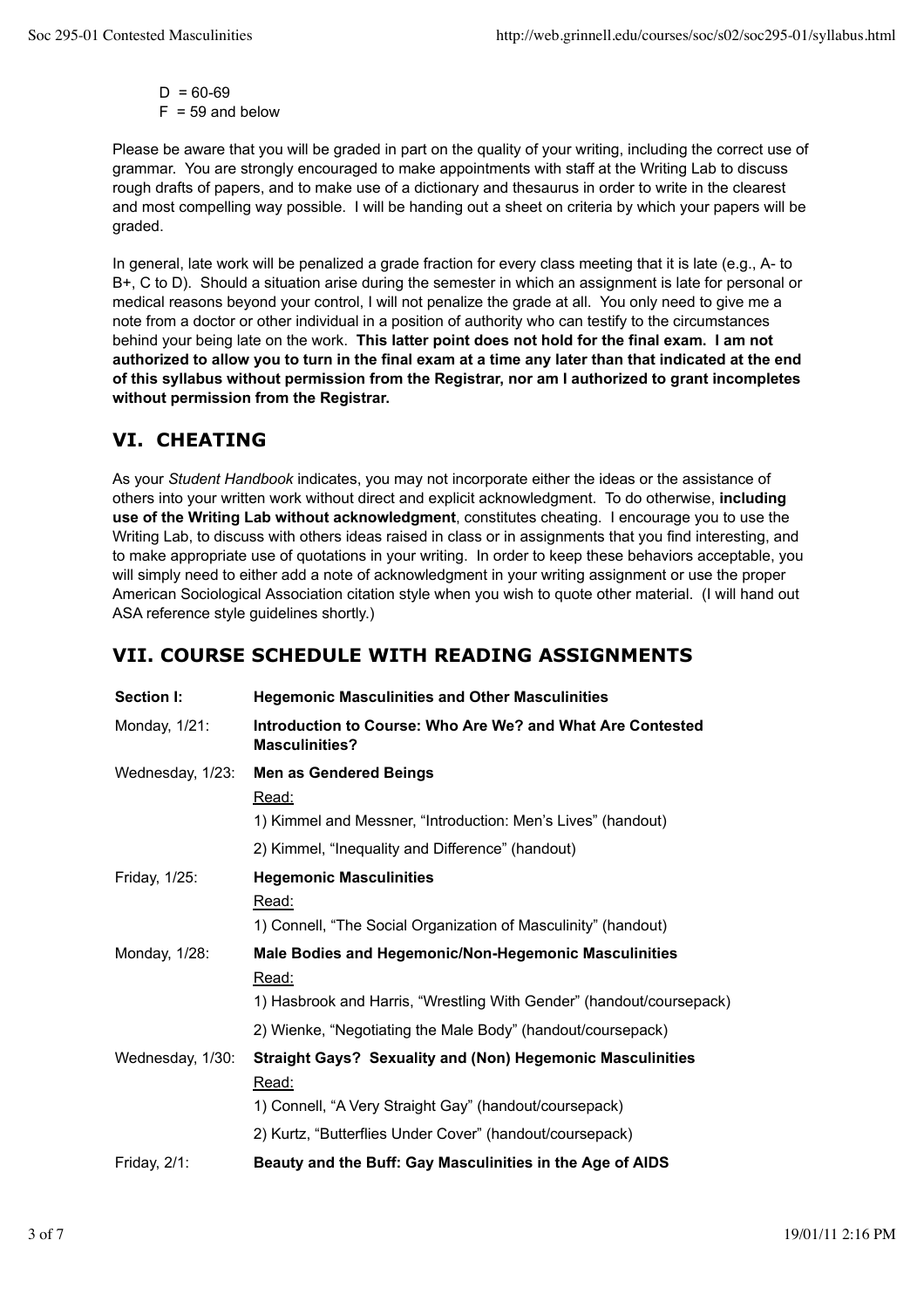|                    | Read:<br>1) Nardi, "Anything for a Sis, Mary" (handout/coursepack)                                            |
|--------------------|---------------------------------------------------------------------------------------------------------------|
|                    | 2) Halkitis, "Masculinity in the Age of AIDS" (handout/coursepack)                                            |
| Monday, 2/4:       | Men on the Outs: Working-Class and Poverty-Class Masculinities                                                |
|                    | Read:                                                                                                         |
|                    | 1) Fine et al, "(In)Secure Times" (handout/coursepack)                                                        |
|                    | 2) Nonn, "Hitting Bottom" (handout)                                                                           |
| Wednesday, 2/6:    | Cool Pose as African-American Non-Hegemonic Masculinity<br>Read:                                              |
|                    | 1) Majors et al, "Cool Pose" (handout/coursepack)                                                             |
|                    | 2) Langley, "Cool Pose: An Africentric Analysis" (handout/coursepack)                                         |
| Friday, 2/8:       | <b>Bargaining With Hegemony: Chinese Americans and Jews</b>                                                   |
|                    | Read:                                                                                                         |
|                    | 1) Chen, "Lives at the Center of the Periphery, Lives at the Periphery of the Center"<br>(handout/coursepack) |
|                    | 2) Martel, "From Mensch to Macho?" (handout/coursepack)                                                       |
| Monday, 2/11:      | Male Bodies Revisited: Puerto Rican Crack Dealers and Physically Disabled<br>Men                              |
|                    | Read:                                                                                                         |
|                    | 1) Bourgois, "In Search of Masculinity" (handout/coursepack)                                                  |
|                    | 2) Gerschick and Miller, "Coming to Terms" (handout/coursepack)                                               |
|                    | First journal installment due today                                                                           |
| <b>Section II:</b> | Masculinities in Historical Context: Gender Anxiety and Backlash(es)                                          |
| Wednesday, 2/13:   | The Birth of the Self-Made Man                                                                                |
|                    | Read:                                                                                                         |
|                    | 1) Kimmel, Manhood in America (MIA), Preface, Introduction and Chapter 1                                      |
| Friday, 2/15:      | <b>Born to Run</b>                                                                                            |
|                    | Read:                                                                                                         |
|                    | 1) Kimmel, MIA, Chapter 2                                                                                     |
|                    | Proposal for major paper due today                                                                            |
| Monday, 2/18:      | Men at Work at the Turn of the Century                                                                        |
|                    | Read:<br>1) Kimmel, MIA, Chapter 3                                                                            |
|                    |                                                                                                               |
| Wednesday, 2/20:   | Masculinity and Recreation at the Turn of the Century<br>Read:                                                |
|                    | 1) Kimmel, MIA, Chapter 4                                                                                     |
| Friday, 2/22:      | Socializing the New Man at the Turn of the Century                                                            |
|                    | Read:                                                                                                         |
|                    |                                                                                                               |
|                    | 1) Kimmel, MIA, Chapter 5                                                                                     |
|                    | Second journal installment due today                                                                          |
|                    |                                                                                                               |
| Monday, 2/25:      | <b>Masculinity Between the Wars</b><br>Read:                                                                  |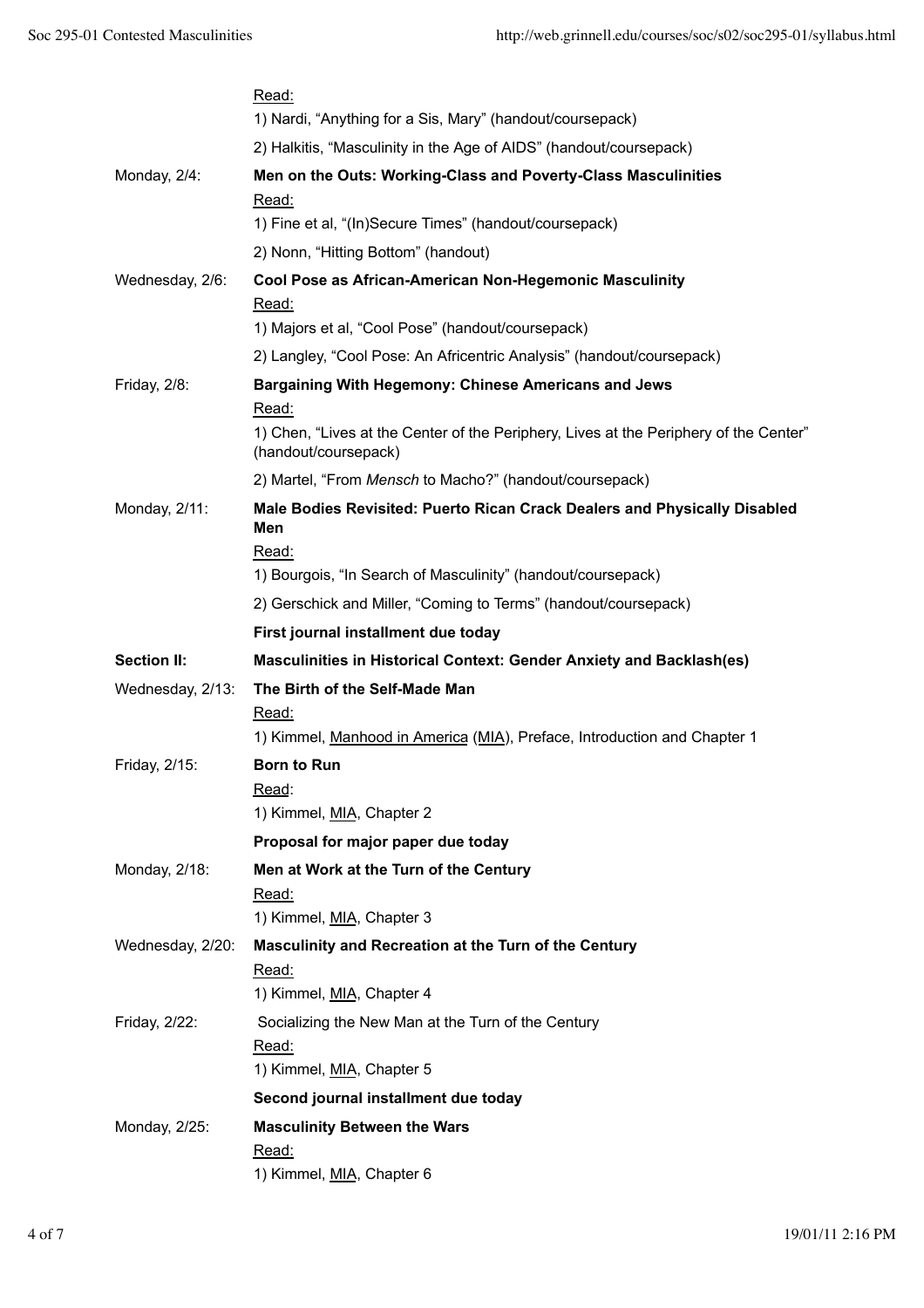| Wednesday, 2/27:    | <b>Masculinity, 1950s-style</b><br>Read:                                                                                             |
|---------------------|--------------------------------------------------------------------------------------------------------------------------------------|
|                     | 1) Kimmel, MIA, Chapter 7                                                                                                            |
| Friday, 3/1:        | <b>The Masculine Mystique</b>                                                                                                        |
|                     | Read:                                                                                                                                |
|                     | 1) Kimmel, MIA, Chapter 8                                                                                                            |
| Monday, 3/4:        | The Contemporary Crisis of Masculinity and Beyond                                                                                    |
|                     | Read:<br>1) Kimmel, MIA, Chapter 9 and Epilogue                                                                                      |
| <b>Section III:</b> | <b>Sustaining and Recreating Masculinities</b>                                                                                       |
| Wednesday, 3/6:     | <b>Male Bodies III: Sports and Masculinities</b>                                                                                     |
|                     | Read:                                                                                                                                |
|                     | 1) Whitson, "Sport in the Social Construction of Masculinity" (handout/coursepack)                                                   |
|                     | (2 Laberge and Albert, "Conceptions of Masculinity and Gender Transgressions in<br>Sport Among Adolescent Boys" (handout/coursepack) |
| Friday, 3/8:        | Spikes and Snowboards: Masculinities in Volleyball and Snowboarding                                                                  |
|                     | Read:                                                                                                                                |
|                     | 1) Harvey, "The Construction of Masculinity Among Male Collegiate Volleyball<br>Players" (handout/coursepack)                        |
|                     | 2) Anderson, "Snowboarding: The Construction of Gender in an Emerging Sport"<br>(handout/coursepack)                                 |
| Monday, 3/11:       | <b>The Gender of Violence</b>                                                                                                        |
|                     | Read:                                                                                                                                |
|                     | 1) Kimmel, "Clarence, William, Iron Mike, Tailhook, Senator Packwood, Spur<br>Posse, Magicand Us" (handout/coursepack)               |
|                     | 2) Kimmel, "The Gender of Violence" (handout/coursepack)                                                                             |
| Wednesday, 3/13:    | <b>Becoming "Real Men"</b>                                                                                                           |
|                     | Read:                                                                                                                                |
|                     | 1) Messerschmidt, "Becoming 'Real Men" (handout/coursepack)                                                                          |
|                     | The midterm exam will be handed out today. It is due in class on Friday, 3/15                                                        |
| Friday, 3/15:       | Midterm exam due in class                                                                                                            |
|                     | No readings. Activity TBA.                                                                                                           |
|                     | Saturday, 3/16-Sunday, 3/31: Spring break. Enjoy!                                                                                    |
| Monday, 4/1:        | The Power of Masculinity: Domestic Violence                                                                                          |
|                     | Read:                                                                                                                                |
|                     | 1) Anderson and Umberson, "Gendering Violence" (handout/coursepack)                                                                  |
|                     | 2) Sabo et al, "Domestic Violence and Televised Athletic Events"<br>(handout/coursepack)                                             |
|                     | Third journal installment due today                                                                                                  |
| Wednesday, 4/3:     | Arms and the Man: Masculinities and War                                                                                              |
|                     | Read:<br>1) Morgan, "Theater of War" (handout/coursepack)                                                                            |
|                     | 2) Connell, "Arms and the Man" (handout/coursepack)                                                                                  |
|                     |                                                                                                                                      |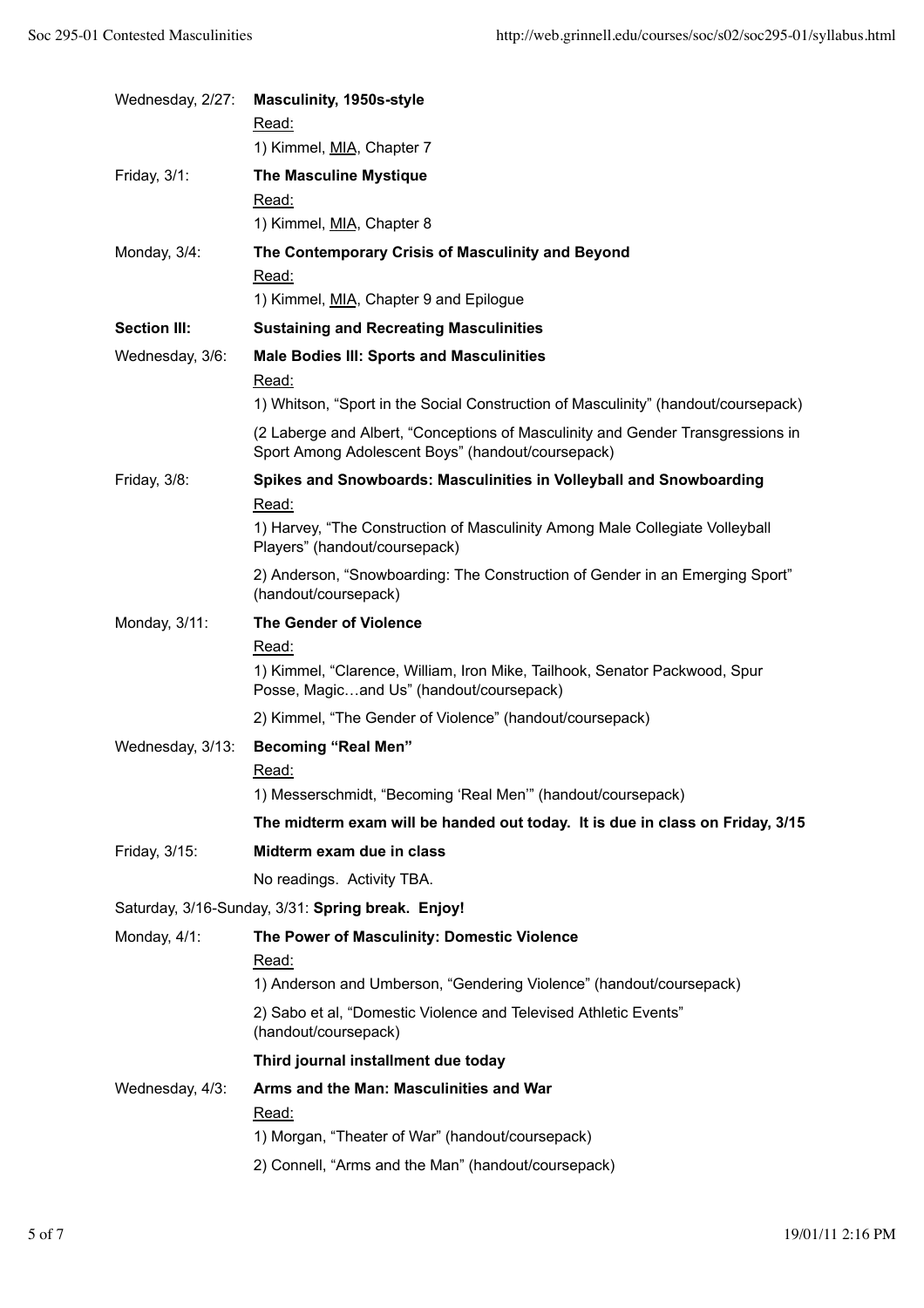|                    | 3) Gibson, "Introduction: Post-Vietnam Blues" (handout/coursepack)                                                                                                                                            |
|--------------------|---------------------------------------------------------------------------------------------------------------------------------------------------------------------------------------------------------------|
| Friday, 4/5:       | The Last Bastion of Masculinity: Military Academies                                                                                                                                                           |
|                    | Read:                                                                                                                                                                                                         |
|                    | 1) Kimmel, "Saving the Males" (handout/coursepack)                                                                                                                                                            |
|                    | 2) Addelston and Stirratt, "The Last Bastion of Masculinity" (handout/coursepack)                                                                                                                             |
| Monday, 4/8:       | <b>Movie: Tough Guise</b>                                                                                                                                                                                     |
|                    | No readings for today. The movie we will be watching is an hour and 25<br>minutes long; thus, we will need to meet early today. Class will meet from<br>12:40 to 2:05. We will discuss the movie on April 10. |
| Wednesday, 4/10:   | <b>Tough Guise</b>                                                                                                                                                                                            |
|                    | No readings for today; we will discuss Tough Guise.                                                                                                                                                           |
| Friday, 4/12:      | <b>Men in Movements</b>                                                                                                                                                                                       |
|                    | Read:                                                                                                                                                                                                         |
|                    | 1) Messner, Politics of Masculinities (POM), Preface and Chapter 1                                                                                                                                            |
| Monday, 4/15:      | <b>Essentialist Retreats</b>                                                                                                                                                                                  |
|                    | Read:                                                                                                                                                                                                         |
|                    | 1) Messner, POM, Chapter 2                                                                                                                                                                                    |
| Wednesday, 4/17:   | The Limits of the "Male Sex Role"                                                                                                                                                                             |
|                    | Read:                                                                                                                                                                                                         |
|                    | 1) Messner, POM, Chapter 3                                                                                                                                                                                    |
| Friday, 4/19:      | Class cancelled; enjoy the day off.                                                                                                                                                                           |
| Monday, 4/22:      | <b>Profeminist Engagements</b>                                                                                                                                                                                |
|                    | Read:                                                                                                                                                                                                         |
|                    | 1) Messner, POM, Chapter 4                                                                                                                                                                                    |
| Wednesday, 4/24:   | <b>Racial and Sexual Identity Politics</b>                                                                                                                                                                    |
|                    | Read:                                                                                                                                                                                                         |
|                    | 1) Messner, POM, Chapter 5                                                                                                                                                                                    |
|                    | Fourth journal installment due today                                                                                                                                                                          |
| Friday, 4/26:      | <b>Backlash or Social Justice?</b>                                                                                                                                                                            |
|                    | Read:                                                                                                                                                                                                         |
|                    | 1) Messner, POM, Chapter 6                                                                                                                                                                                    |
| <b>Section IV:</b> | <b>New Masculinities</b>                                                                                                                                                                                      |
| Monday, 4/29:      | The Many Paths of (Pro-)Feminism                                                                                                                                                                              |
|                    | Read:                                                                                                                                                                                                         |
|                    | 1) Schacht and Ewing, Feminism and Men (FAM), Chapters 7, 2                                                                                                                                                   |
| Wednesday, 5/1:    | To Be Black, Male and Feminist                                                                                                                                                                                |
|                    | Read:<br>1) Schacht and Ewing, (FAM), Chapter 3                                                                                                                                                               |
|                    |                                                                                                                                                                                                               |
| Friday, 5/3:       | <b>Getting Off on Feminism?</b><br>Read:                                                                                                                                                                      |
|                    | 1) Schultz, "Getting Off on Feminism" (handout/coursepack)                                                                                                                                                    |
|                    | 2) Schacht and Ewing, (FAM), Chapter 5                                                                                                                                                                        |
|                    |                                                                                                                                                                                                               |